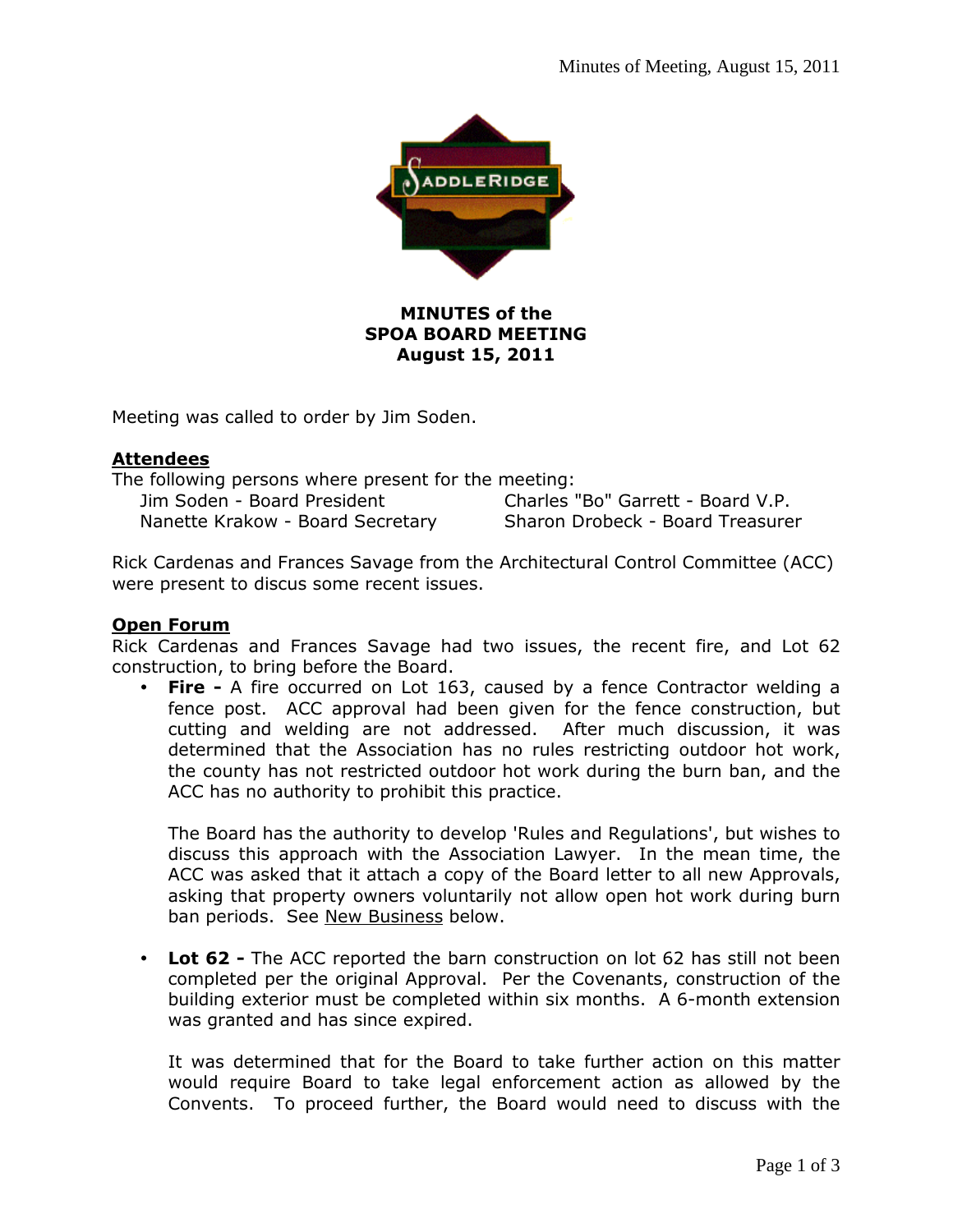Attorney. The board authorized Jim Soden to contact the Association Attorney of Record. In the mean time, Bo Garrett was asked to follow up with the Property Owner to see if the matter can be resolved without having to resort to legal action.

#### **Board Meeting**

- **Review and Approval of Minutes**  Minutes from June 20 Meeting were approved without change.
- **Treasurer's Report**

Sharon Drobeck gave the Treasure's Report. After a brief discussion and the report was accepted.

#### **Committee Activity Reports**

Bo Garrett reported on Committee Activities. A copy of the report is attached.

- **Old Business** 
	- Bo Garrett reported that the security photo-cell for the clubhouse front porch light is completed. Some adjustment may be necessary. **This Item is closed**
	- Bo Garrett updated us on the "burn ban" signage from the county. Cecil Gibson has been requested to follow up with county. **This Item remains open**
	- Bo Garrett reported on the National Night Out. Cecil Gibson is leading this effort, but the Board is to provide the food. Pizza Hut was suggested. Bo will organize the food. Invited guests include the Mayor of Wimberley, the Hays County Sheriff, and the Texas Forest Service 'Fire Wise' Coordinator. **This Item remains open**
	- Sharon Drobeck is still reviewing the Community Association Institute documents. **This Item remains open**
	- Jim Soden reported that the Summer Newsletter Issue. Feedback seems to indicate that everyone was happy with it. Special thanks goes to Nerissa Oden for putting it this together.
- **New Business**
	- Jim Soden led a discussion on 'Rules and Regulations' that may need to be developed. See **Fire** under **Open Forum** above. The Board has the authority under the Covenants to adopt certain Rules and Regulation, including fines, as allowed in the Bylaws. However, the Bylaws currently only allow Rules and Regulations pertaining to the Common Areas. To write rules and regulations for property protection and safety would first require changing the Bylaws. Imposing fines may also create collection or enforcement problems. Recent changes to the State Law may also affect what we can do. The Board agreed that this should be discussed with the Lawyer. The Board also approved the Board Letter asking that open hot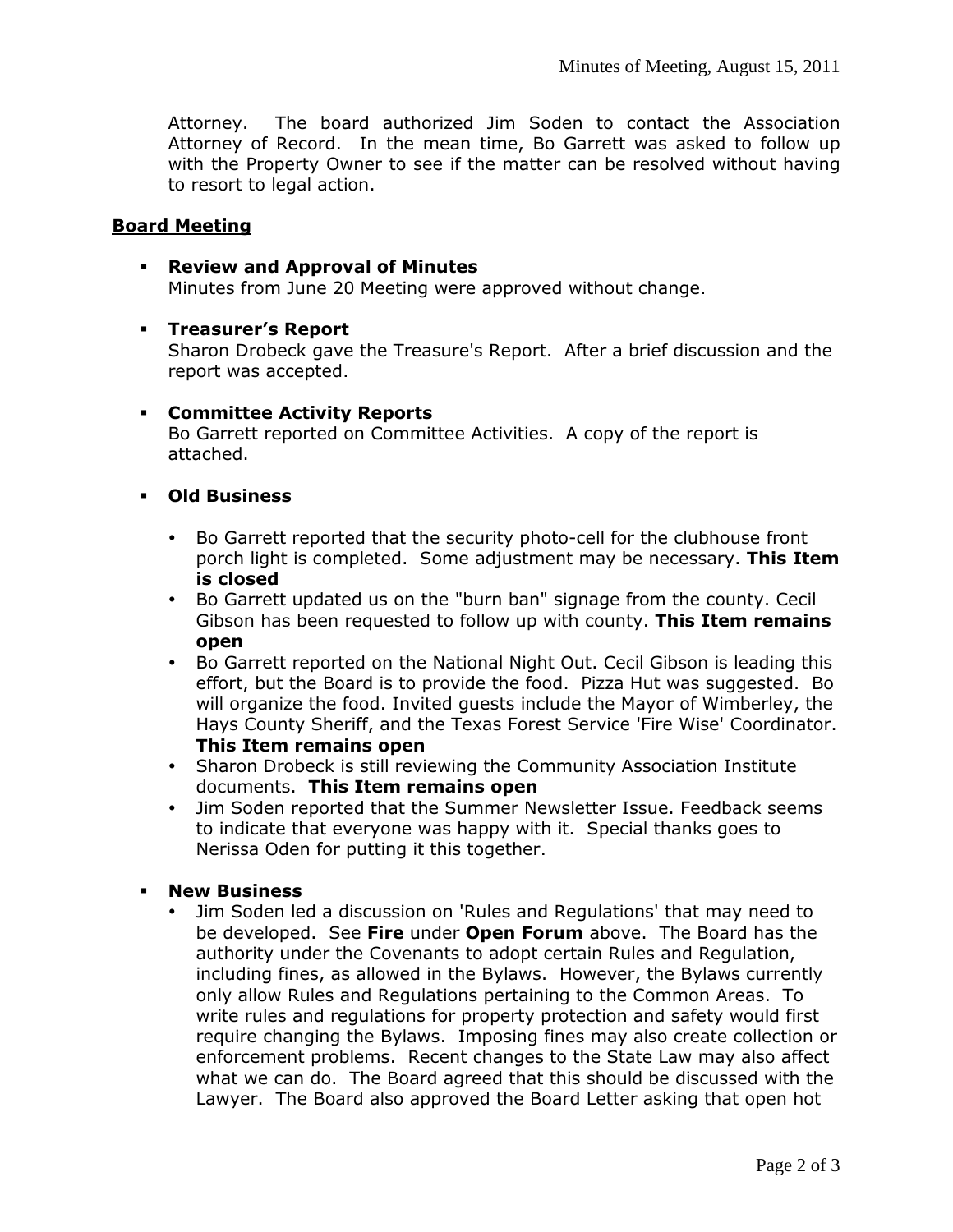work not be conducted while a Burn Ban is in effect and authorized it to be sent to all Property Owners.

 Jim Soden discussed the revised calendar of events. It was pointed out that the Annual Meeting and Board Election must occur during the last week of October. This would be Saturday October 29. This also means that the election notice and ballot would have to go out no later than September 29. The Board agreed that since the Newsletter had just gone out, this notice should be sent out on its own rather than as part of a newsletter. Jim Soden agreed to put the notice together.

There being no other business, the meeting was adjourned.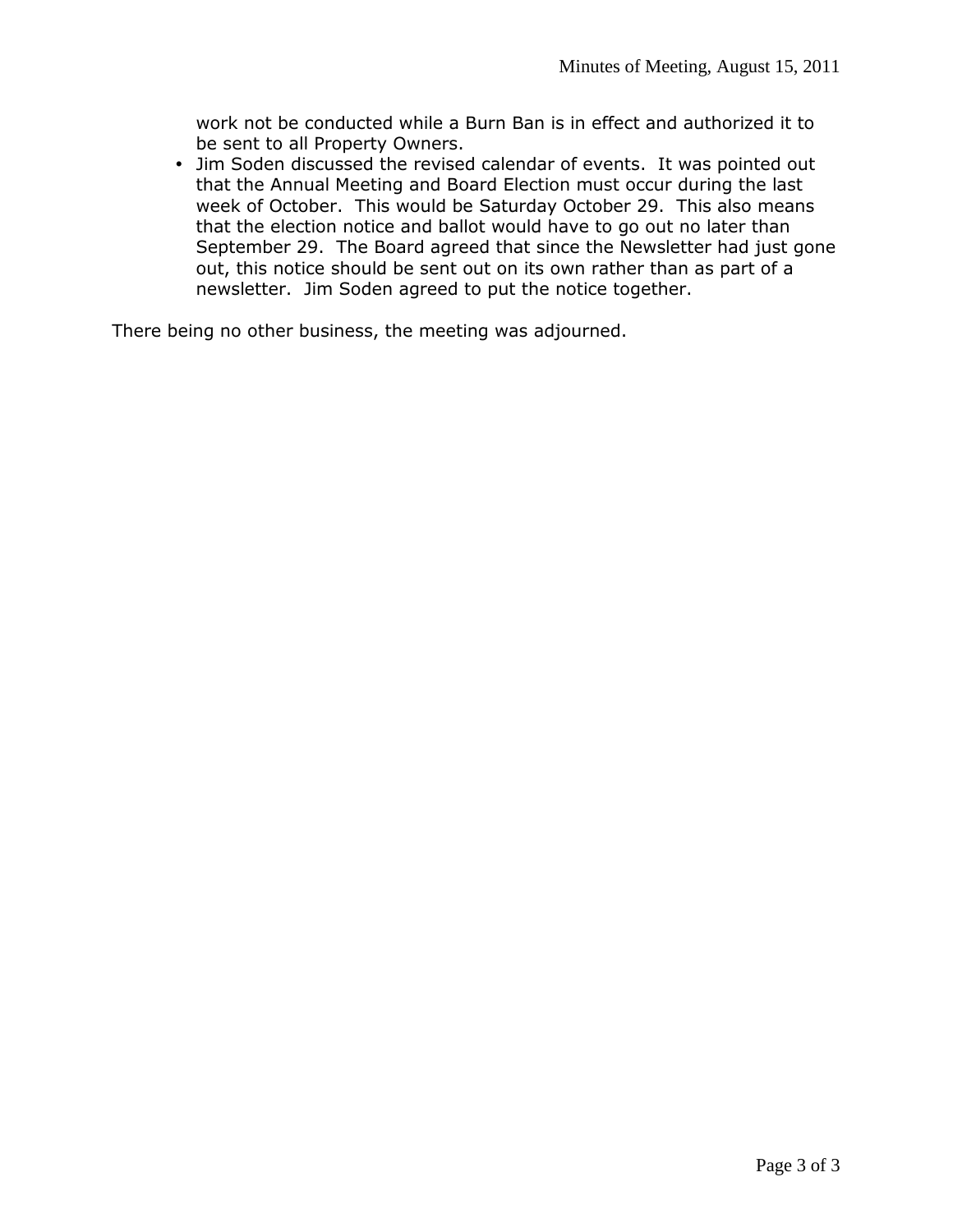

# **COMMITTEE ACTIVITY REPORT**

**Date: August 2011** 

#### **Architectural Committee**

 **Chairperson:** Rick Cardenas 847 736

\* ACC to attend the August Board Meeting and present their report verbally

#### **Maintenance Committee**

# **Chairperson:** Tom Bender 722 3243

\* The motion detector has been installed on the lights on front porch, it still needs to be adiusted.

No other maintenance activities as of present.

# **Landscape Committee**

 **Chairperson:** Ron Steel 392 0542

\* The Saddleridge entrance is being monitored. No other projects as of present.

# **Clubhouse Committee**

 **Chairperson:** Linda Rivera 722 3528

 $\div$  The clubhouse will be rented the last weekend of the month. There or no mai ntenance issues. We need to discuss trash and water softener fees. Linda says water no good to drink.

# **Neighborhood Committee**

 **Chairperson:** Cecil Gibson 847 0207

 A number of invatations have been extended to speak at NNO. We are waiting for responses. The board will discuss menu for NNO. No answer on burn ban sings. Jan has retired, so we are working with another indivudal.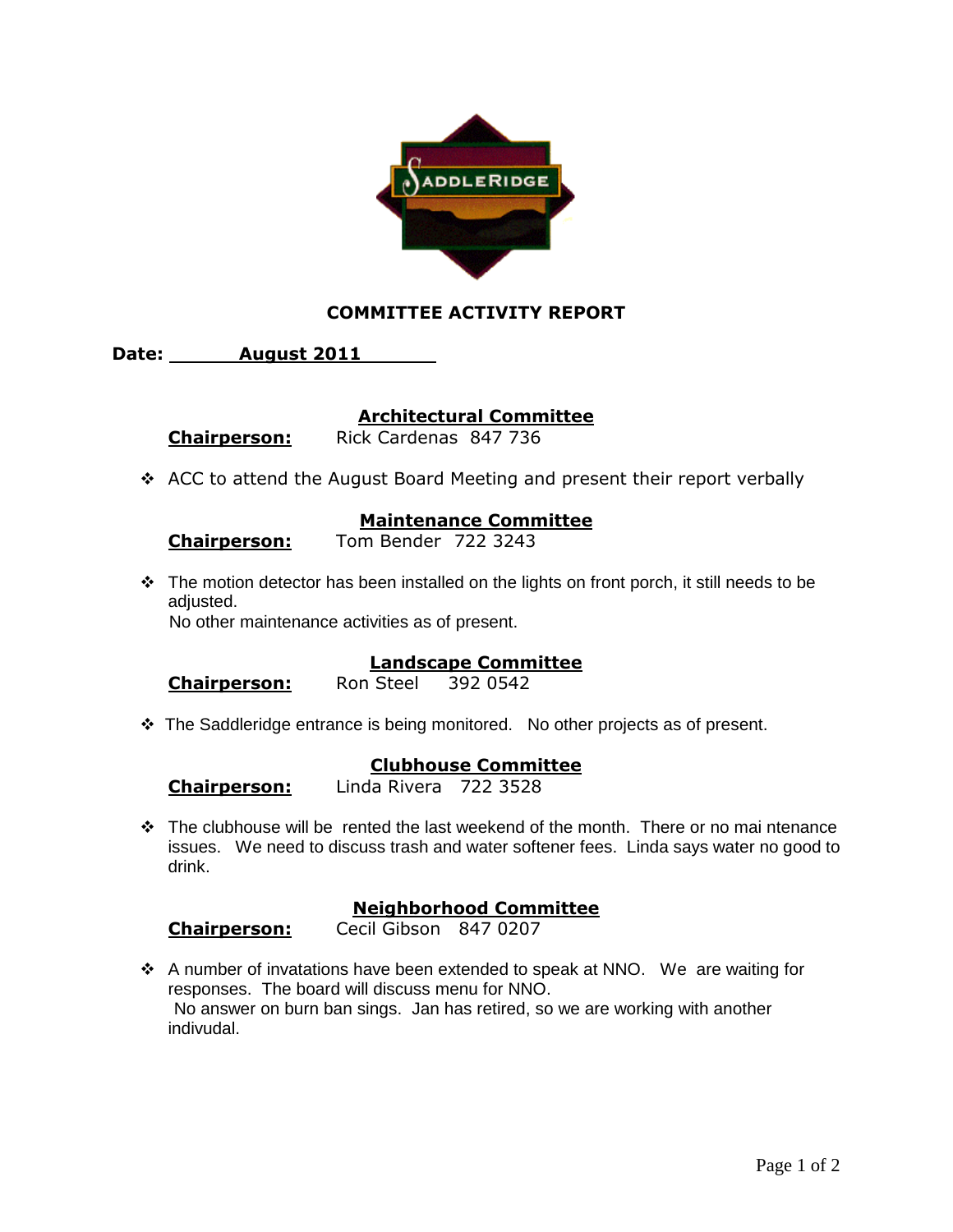# **Website Committee**

 **Chairperson:** Joe Williams 847 0390

Maintaining no issues

# **Nomination Committee**

 **Chairperson:** Open

 $\bullet^{\bullet}_{\bullet} \bullet$ 

# **Property Owners Committee**

 **Chairperson:** Francis Savage 847 0955

\* Nothing on City agendas that is of concern to us. We neeed to discuss chairperson on this committee.